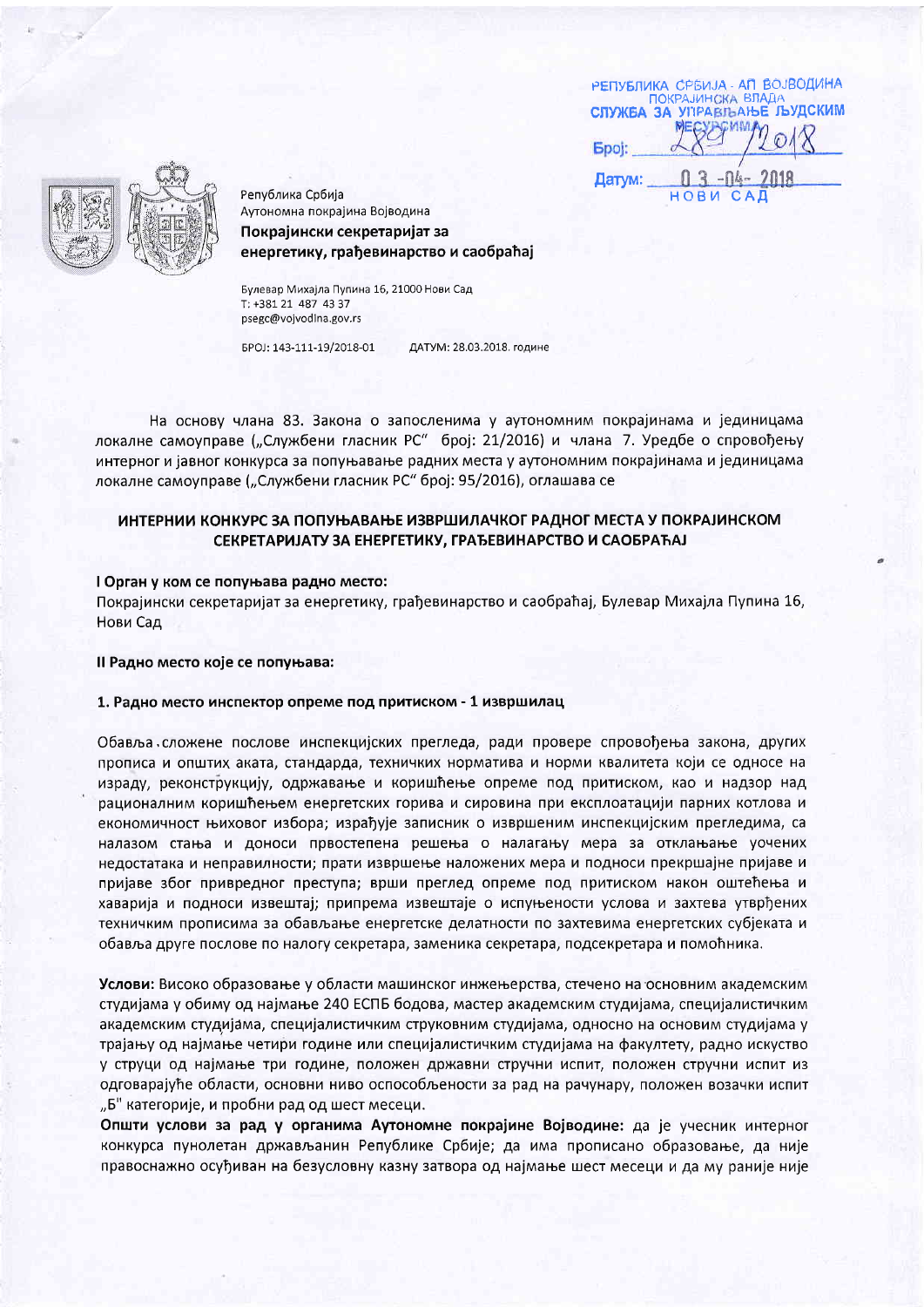престајао радни однос у државном органу, односно органу аутономне покрајине и јединице локалне самоуправе, због теже повреде дужности из радног односа.

# III У изборном поступку проверавају се оспособљености, знања и вештина кандидата и то:

-Познавање Закона о утврђивању надлежности Аутономне покрајине Војводине, Закона о енергетици, Закон о цевоводном транспорту гасовитих и течних угљоводоника и дистрибуцији гасовитих угљоводоника, Закон о превозу опасних материја, Закон о инспекцијском надзору, Закон о општем управном поступку, Закона о запосленима у аутономним покрајинама јединицама локалних самоуправа и познавање организације покрајинске управе - непосредно, кроз разговор са кандидатима;

-Познавање рада на рачунару- увидом у приложени доказ уколико кандидат поседује доказ о познавању рада на рачунару (уверење, сертификат, потврда и сл.), а уколико кандидат не поседује, провера познавања рада на рачунару извршиће се писменим путем;

-Вештине руковођења и вештине комуникације -непосредно, кроз разговор са кандидатима.

IV Место рада: Нови Сад, Булевар Михајла Пупина 16.

У Рок за подношење пријаве на интерни конкурс: рок за подношење пријава је 8 дана и почиње да тече наредног дана од дана када је интерни конкурс оглашен на огласној табли у седишту аутономне покрајине, односно рок за подношење пријава почиње 04. априла 2018. године а истиче 11. априла 2018. године.

VI Лице које је задужено за давање обавештења: Смиљка Бабић, телефон: 021/487 4198.

VII Датум оглашавања: 03. април 2018. године.

VIII Адреса на коју се подноси пријава: Покрајински секретаријат за енергетику, грађевинарство и саобраћај, Булевар Михајла Пупина 16, 21000 Нови Сад, са назнаком "за интерни конкурс за попуњавање радног места инспектор опреме под притиском - 1 извршилац".

IX Докази који се прилажу уз пријаву на интерни конкурс:

1. Потписана пријава са адресом становања, контакт телефоном, е mail адресом и потписаном изјавом у којој се учесник интерног конкурса опредељује да ли ће сам прибавити доказе о чињеницама о којима се води службена евиденција или ће то орган учинити уместо њега;

2. биографија са наводима о досадашњем радном искуству;

3. оригинал или оверена фотокопија уверења о држављанству, не старије од 6 месеци;

4. фотокопија личне карте односно испис очитане биометријске личне карте;

5. оригинал или оверена фотокопија уверења МУП-а да кандидат није осуђиван на безусловну казну затвора од најмање шест месеци, не старије од 6 месеци;

6. оригинал или оверена фотокопија дипломе којим се потврђује стручна спрема;

7. оригинал или оверена фотокопија уверења о положеном државном стручном испиту;

8. оригинал или оверена фотокопија уверења о положеном испиту за инспектора

9. оригинал или оверена фотокопија уверења о познавању рада на рачунару;

10. фотокопије доказа о најмање 3 године радног искуства у струци (потврде, решења, уговори, копија радне књижице и други акти из којих се може утврдити на којим пословима, са којом стручном спремом и у ком периоду је стечено радно искуство);

Одредбом чл. 9. ст. 3. и 4. и 103. Закона о општем управном поступку ("Службени гласник РС", број 18/2016) прописано је, између осталог, да су органи у обавези да по службеној дужности, када је то неопходно за одлучивање, у складу са законским роковима, бесплатно размењују, врше увид,